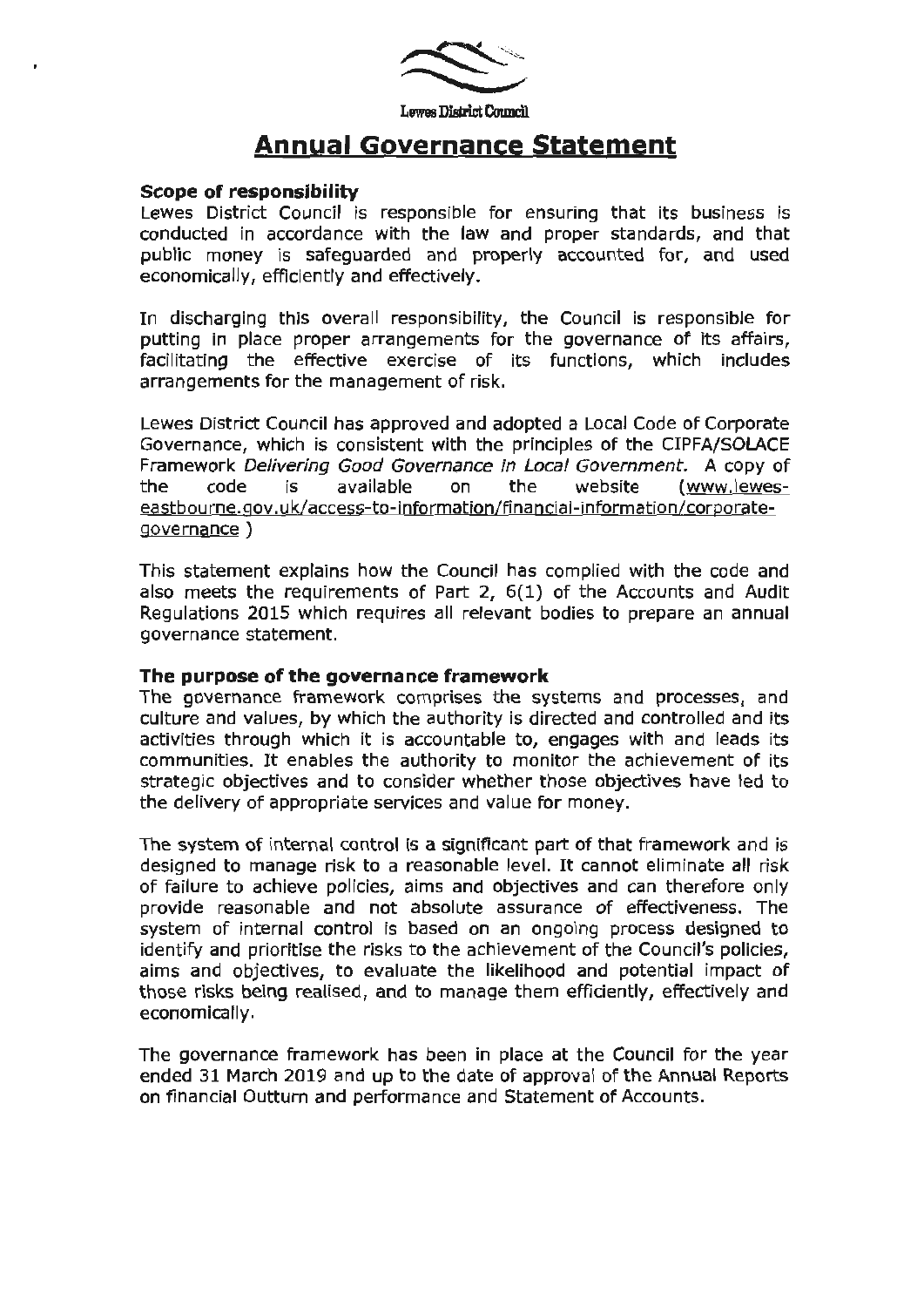#### THE GOVERNANCE FRAMEWORK

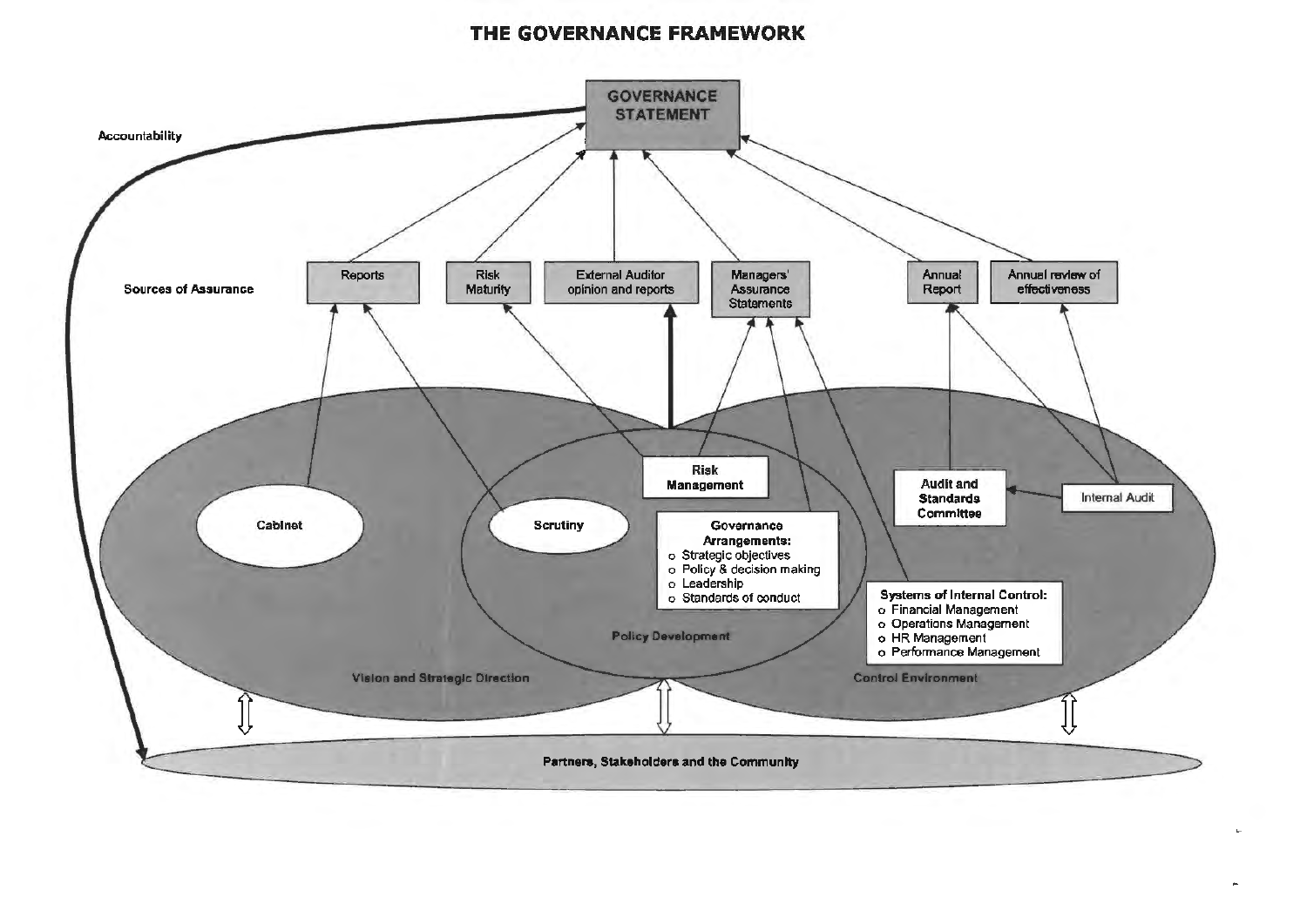#### **THE GOVERNANCE FRAMEWORK**

The diagram of the governance framework at Lewes District Councll demonstrates how the information concerning the needs, requirements and views of partners, stakeholders and the community are used in decision making processes across the authority and eventually feeds into the Annual Governance Statement as part of our accountability to the community.

Key elements of the systems and processes that comprise the authority's governance arrangements are described below.

The Council approved the new Corporate Plan for 2016-20 In February 2016. The new plan builds on the **work** of the previous one and has been the subject of extensive consultation with local residents and stakeholders. The overarching corporate priority themes remain unchanged but the vision statements going forward have been refreshed and updated, and are underpinned by both new and continued priority projects going forward. These priorities have been chosen both as a result of consultation responses received and also in respect of the current economic climate and data demonstrating Lewes's standing on a local, regional and national comparative basis.

The plan is reviewed annually with high level public consultation exercises taking place to re-test the top priorities ahead of a refresh of the plan. The plan was updated in July 18. Each year the plan is approved by full Council. The Corporate Plan is available to view on the Council's website.

The priorities listed in the Corporate Plan are set up as programmes and key projects / activities feeding into these are specified. Each project is allocated an owner and the relevant objectives, milestones, performance indicators, planned activities and time tables are identified. All this information is uploaded into performance management software to allow for ease of monitoring and reporting. This is then regularly updated with information about progress against the objectives. There are monthly monitoring management and intervention arrangements in place through the Corporate Management Team and Scrutiny in addition to quarterly reporting to Cabinet.

The Council is required to hold a written constitution under the provisions of the Local Government Act 2000. The constitution sets out how the Council operates, how decisions are made and the procedures which are followed to ensure that these are efficient, transparent and accountable to the people it serves. The Council's current constitution has been the subject of update and amendment since that time. Some of the content of the constitution is required by law and other content is for the Council itself to determine. There is also a raft of legislation which is reflected in the constitution e.g. Access to Information. The constitution also details the responsibility for functions and roles across the Council including Council, Cabinet and committees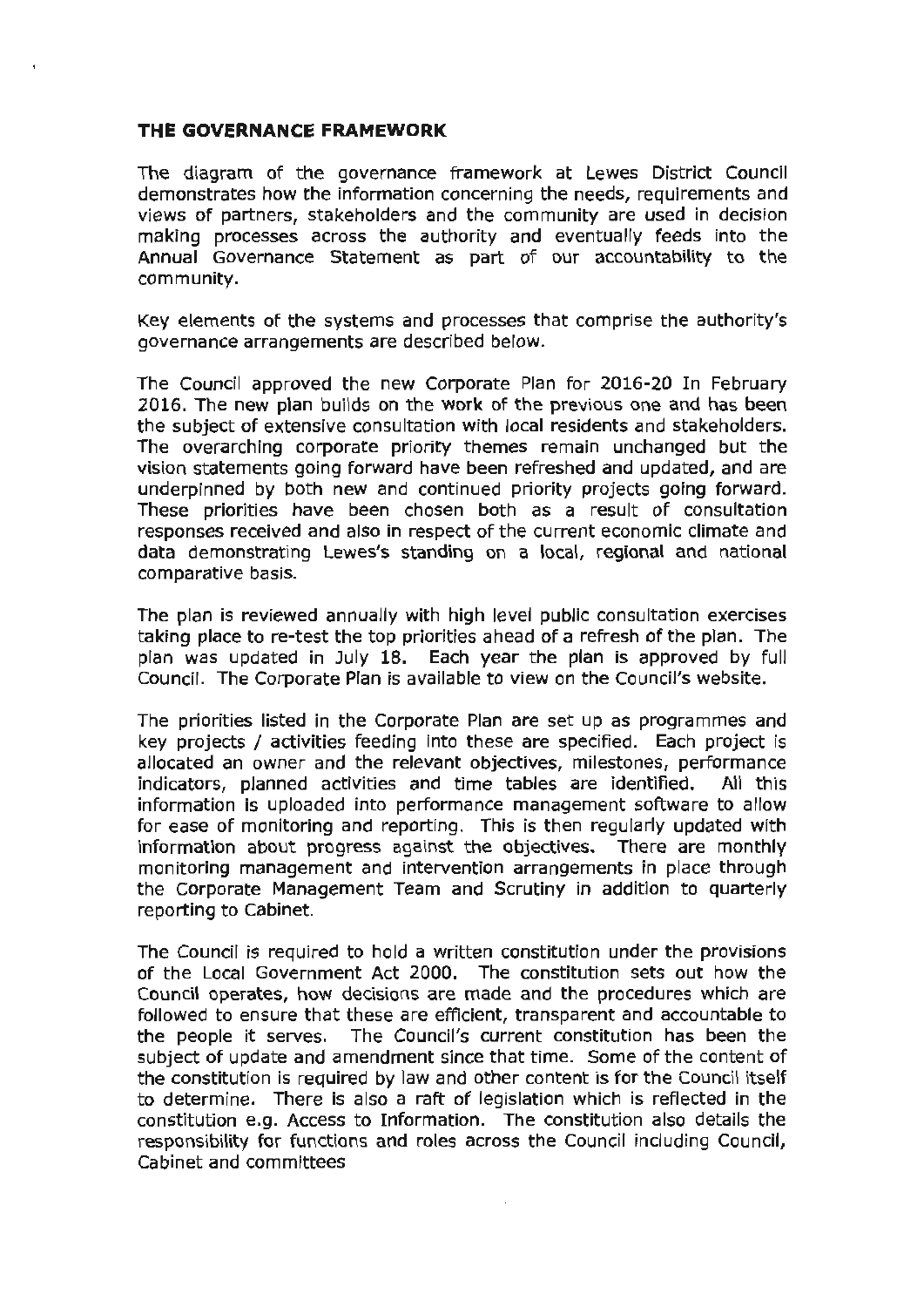(see "The Modernised Political Structure - How It Works" diagram). It also contains a Scheme of Delegation which allows officers to take decisions on behalf of the Council. The responsibilities of each officer are clearly documented.

 $\mathbf{I}$ 

Standards of behaviour and conduct of Members and staff are laid down in relevant sections of the constitution. Other relevant policies include the Anti Fraud and Corruption Policy (containing sections on Whistleblowing and the Bribery Act), disciplinary and grievance procedures and the Dignity at Work Policy. The Monitoring Officer and the Standards Panel have responsibility for considering complaints against Members. All policies and guidance are available to staff and Members on the Council's intranet.

All aspects of the decision making framework, including schemes of delegation, are contained in detail in the Council's constitution and summarised in the articles of the constitution. The content of this document is specifically ratified each year by the annual meeting of the Council. Any proposed changes to the Council's constitutional rules and delegations can be considered at any time, drafted, and put to the next available Council meeting for decision. Different elements of the constitution are owned by the Monitoring Officer and the Section 151 Officer as relevant. The Constitution is published in full on the Council's website.

The Council holds a Risk Management Strategy which sets out the way in which risks are to be identified, scored and recorded. This strategy is reviewed annually. Project, operational, departmental and strategic risk registers are now held on performance management software so that they can be updated regularly by managers who have complete ownership and responsibility for reviewing and updating the registers. The Strategic Risk Register is reviewed by the Corporate Management team quarterly.

The terms of reference for the Audit and Standards Committee include the requirement to review the effectiveness of the Council's arrangements for identifying and managing risks, internal control environment and corporate governance arrangements.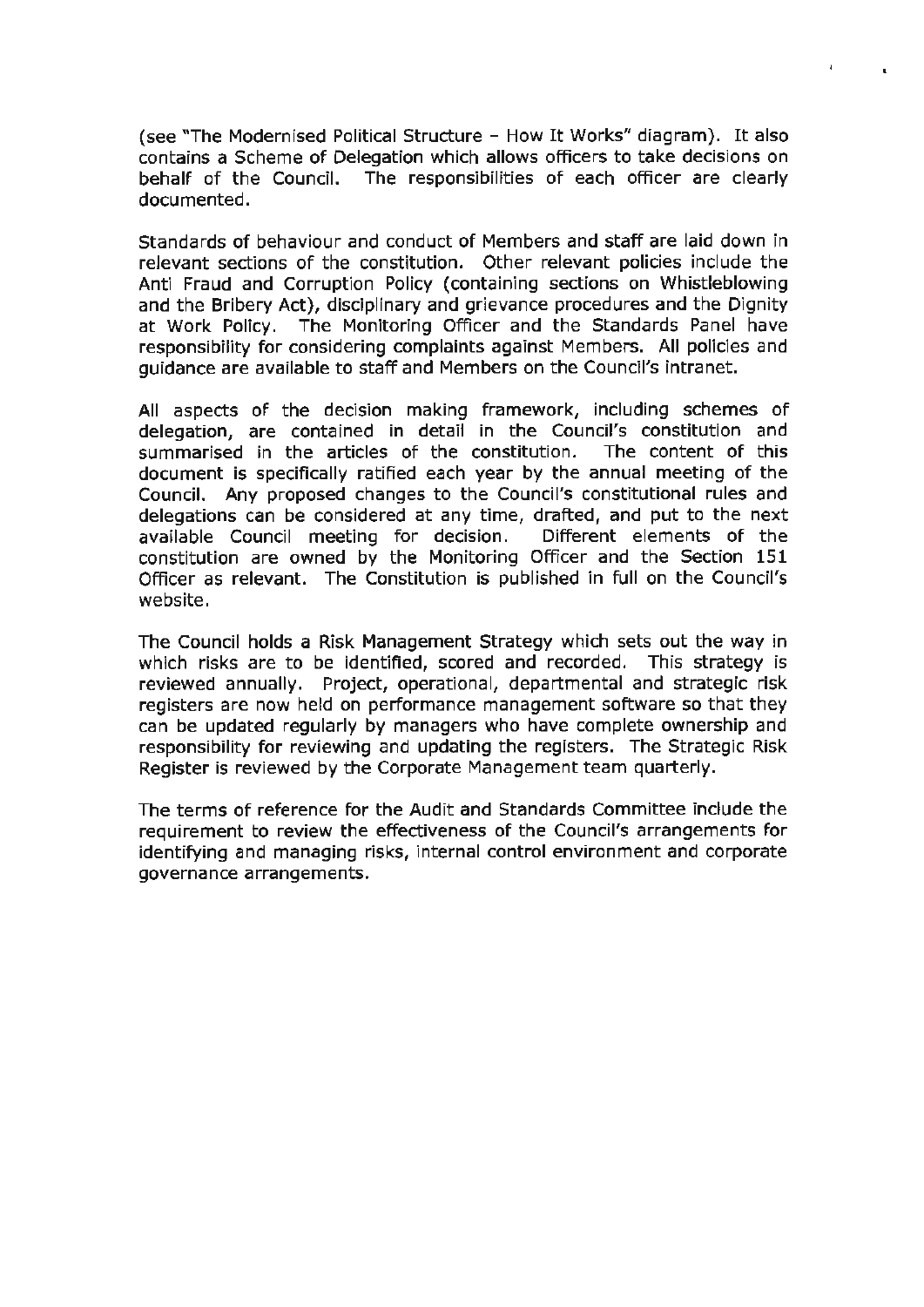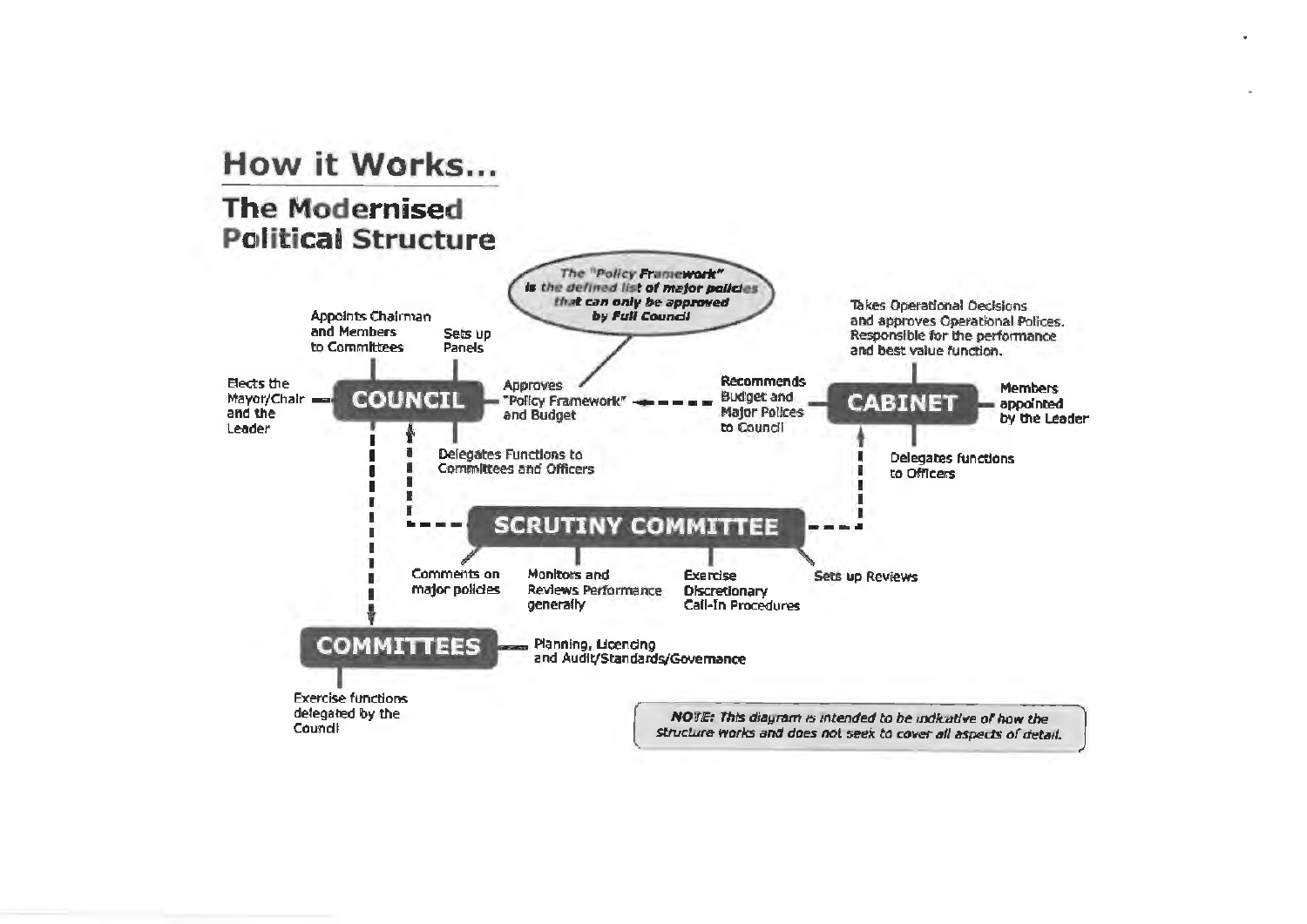The Council holds an Anti-Fraud and Corruption Policy which contains sections on Whistleblowing, Anti Money Laundering and the Bribery Act. This is reviewed annually to ensure that it is kept up to date. The Council has a Counter Fraud team which proactively seeks out cases of fraud across all areas of the Authority. The Council also participates in the biennial National Fraud Initiative programme which seeks to identify fraud by matching data with other authorities and agencies. An overview of these areas is set out in the terms of reference for the Audit and Standards Committee.

During the financial year the Council continued with its Joint Transformation Programme. However, it was reaching its conclusion at the year end. This programme was intended to create a more flexible, customer focussed and cost effective way of delivering services across Eastbourne Borough and Lewes District Councils. These changes were implemented to improve customer service and reduce costs by enabling each authority to reach their savings targets by 2020. The programme was agreed by the Cabinet at each authority and overseen by a cross party project board from both authorities. The programme was also overseen by senior management and Members, and was managed using established project management tools.

The Chief Finance Officer and s.151 Officer role is a member of the Council's Corporate Management Team. In this position the Chief Finance Officer and s.151 Officer has input into developing and implementing strategies and advising on financial resources. The Chief Finance Officer and s.151 Officer is responsible for developing the authority's financial strategies and will consider business decisions in line with these. The Chief Finance Officer and s.151 Officer manages the Finance and Internal Audit teams and is a suitably qualified accountant. The Council therefore conforms with the governance arrangements of the CIPFA Statement on the Role of the Chief Financial Officer in Local Government (2010).

The Council holds Financial Procedure Rules and monthly budget monitoring meetings are held by Finance staff with managers responsible for budgets. Financial performance is reported regularly to Members.

The Chief Internal Auditor proposes a risk-based audit plan for the year which is discussed with, and agreed by, the Corporate Management Team and the Audit and Standards Committee. It is ensured that the scope of the plan is sufficient to allow the Chief Internal Auditor to be able to use the evidence gained during the year to base the opinion of the control environment upon at the end of the year. Each audit review carried out during the year is given an assurance rating based on the risks and controls in operation in that area. Each of these is taken into consideration when the annual report of the work of Internal Audit is written and feeds into the overall opinion of the control environment operating at the Authority.

The Chief Internal Auditor undertakes an annual review of the Internal Audit function which assesses the function against the Public Sector Internal Audit Standards. The results of this self-assessment and any non-conformity with the standards is reported to the Audit and Standards Committee.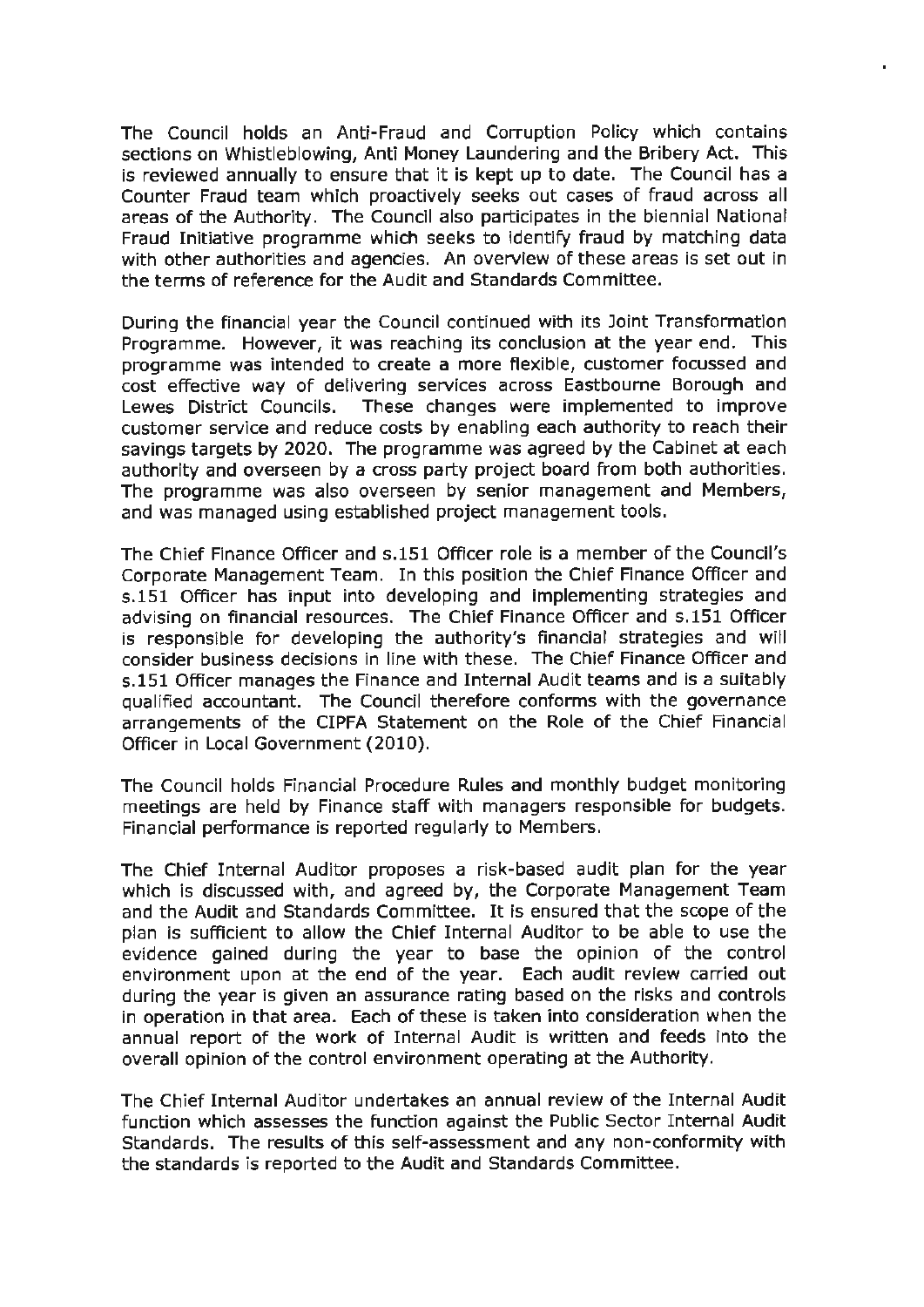The role of Monitoring Officer sits with the post of Assistant Director of Legal and Democratic Service. As monitoring officer, the post has appropriate autonomy and/or a direct reporting line to the Chief Executive. The function is also supported by a designated deputy and a network of officers trained in investigative procedures. Reporting line to members is to a specifically constituted Standards Sub Committee which in turn reports to the Council's Audit and Standards Committee.

The Council has established an Audit and Standards Committee. The committee generally conforms to the best practice identified in CIPFA's "Audit Committees - Practical Guidance for Local Authorities". Its terms of reference include:

- To receive reports on and to monitor the operation of the Council's constitution;
- Have an overview on the Council's whistleblowing policy;
- Deal with audit or ethical standards issues which may arise;
- Carry out independent scrutiny and examination of the Council's processes, procedures and practices with a view to providing governance arrangements and risk and financial management;
- Meet the requirements of the Audit and Account Regulations Act 2015;
- Consider reports from the external auditors;
- To make recommendations to Council, the Cabinet or Scrutiny as appropriate with a view to improving the effectiveness, accountability and transparency of the decision making process and the Council's governance arrangements;
- Promoting and maintaining high standards of conduct within the Council and monitoring the operations of the Council's codes of conduct and registers of interest.

The Council holds a Whistleblowing Policy which forms part of the Anti-Fraud and Corruption Policy. This clearly sets out how concerns raised should be handled, recorded and reported. The Authority also has a Comments, Compliments and Complaints procedure. The public may contact the Council with a complaint via telephone, email, letter or online. A page on the website dearly explains the process. Complaints are managed and monitored using performance management software. Similarly the public can make complaints about Councillors. Information on how to do so can also be found on the website. These complaints are handled by the Monitoring Officer.

When there is a change of administration or a raft of new Councillors then a general induction programme is organised. Annually the leaders of the parties will discuss with members any specific training or development needs. Human Resources will then put together a programme of training events for Members to attend. There are also statutory updates. Senior officers have annual appraisals at which any training and development needs are identified. Some of this may be necessary CPD (continuing professional development) required for professional memberships.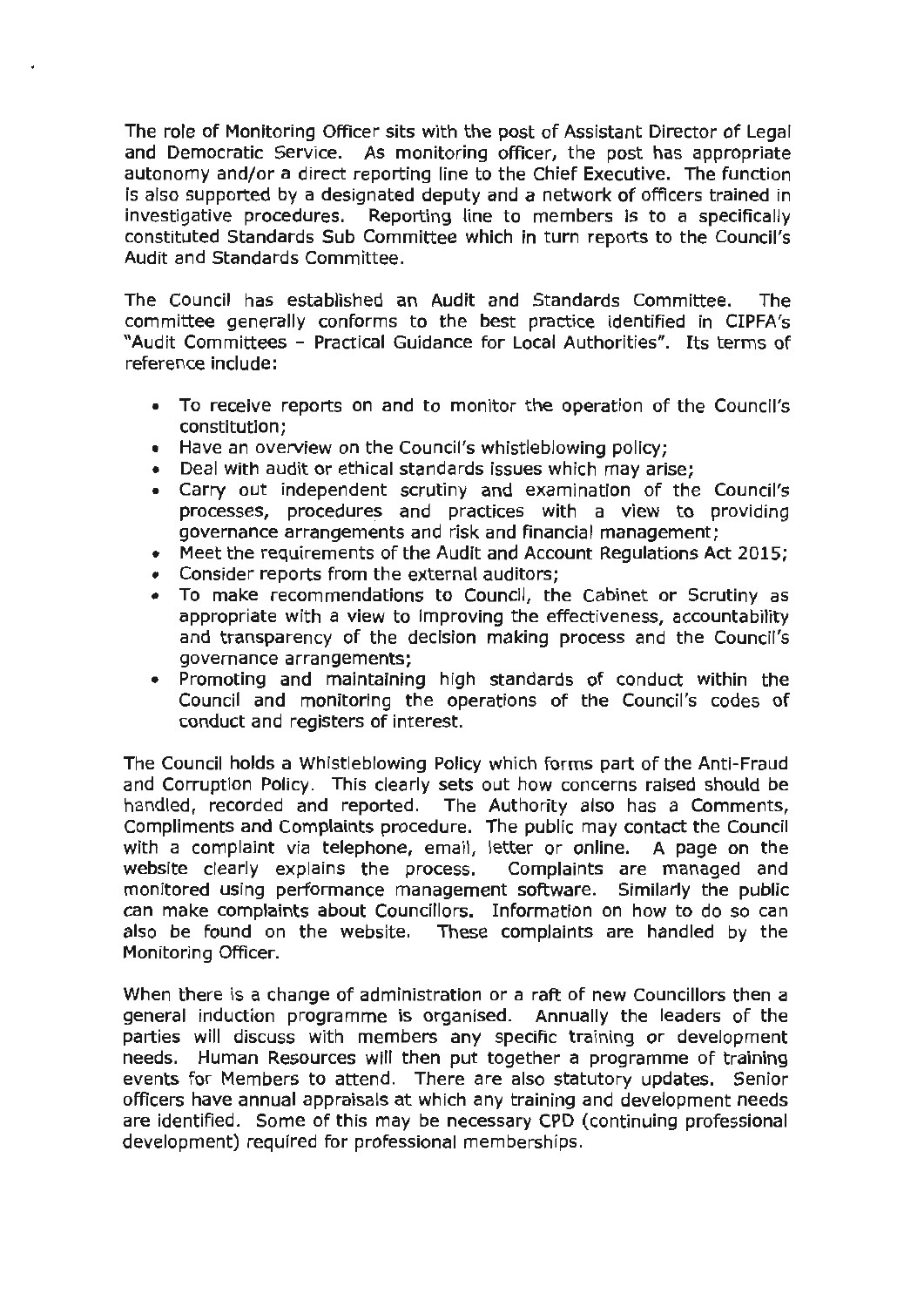Annual bespoke consultation is designed each year alongside the Corporate Plan, budget and service planning processes jointly owned by senior management and Scrutiny. This consultation uses a variety of methods including social media, online surveys, presentations to groups and open public sessions to test the proposed priority projects in the annual refresh of the Corporate Plan.

 $\mathbf{I}$ 

Other communications include:

- Comprehensive consultation on corporate priority themes and goals prior to the publication of each new 5-year Corporate Plan.
- Monthly electronic communiqué to a list of free subscribers (business partners and community groups) providing updates on progress of major projects.
- Frequent engagement with equality groups DIG (Disability Involvement Group), Faiths Forum and Bourne-Out.
- A new scheme "Talk with Us" has been put together whereby ward Councillors in partnership with neighbourhood officers from other agencies (e.g. Police and Housing agencies) will visit communities for direct contact. Estate audits will also be carried out and all observations will be fed back into relevant projects at the Council.
- Annual Youth Fair to bring together agencies that provide services and activities with the youth of the town to increase awareness.
- Standing items on Cabinet and committee agendas enabling public rights of address on items to be discussed and/or open questions by members of the public.
- Improving service delivery from the Council with the introduction of the Neighbourhood First Team which has regular community contact and feedback surgeries.

All working partnerships have previously been the subject of equality impact assessments and are properly constituted. Elected member representatives appointed annually by full Council and listed in the Council's constitution.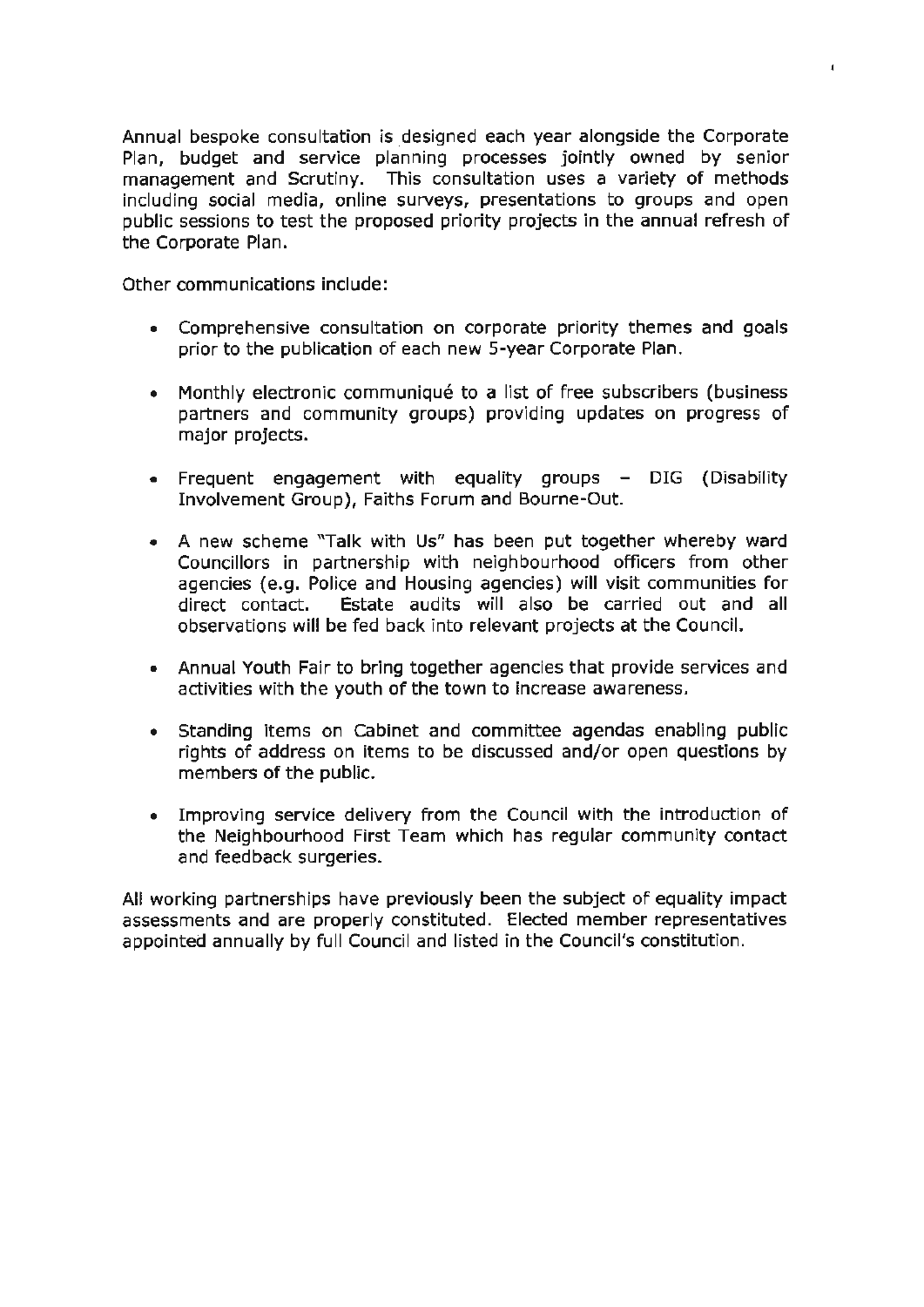## **REVIEW OF EFFECTIVENESS**

The Council has responsibility for conducting, at least annually, a review of the effectiveness of its governance framework including the system of internal control. The review of effectiveness is informed by the work of the senior managers within the authority who have responsibility for the development and maintenance of the governance environment, the head of Internal Audit's annual report, and also by comments made by the external auditors and other review agencies and inspectorates.

The process that has been applied in maintaining and reviewing the effectiveness of the governance framework includes the following elements:

## **Internal Audit and Counter Fraud**

The Council's Internal Audit section is an independent assurance function that reports on the adequacy of the whole system of internal control across the Authority.

From July 2017 this service has been provided by a shared service between Eastbourne Borough Council and Lewes District Council.

The Chief Internal Auditor carries out an annual self-assessment of the Audit function and states that the section generally conforms with the Public Sector Internal Audit Standards (PSIAS). During the financial year 2016-17 an external peer review has been carried out and this also concluded that the work of the section generally conforms with the standards. This was reported to the Audit and Standards Committee.

Quarterly and annual reports on the work carried out by the Internal Audit function are considered by both the Corporate Management Team and the Audit and Standards Committee. The "audit opinion" of the control environment, including IT governance, given in the annual report feeds into the Annual Governance Statement.

The opinion of the Chief Internal Auditor, as noted in the annual report on the work of Audit, was that the internal controls in processes and IT systems across the authority were generally found to be sound.

The Council has a strong counter fraud culture that is supported by Councillors and officers. The Counter Fraud team works closely with officers in other departments to prevent, detect and investigate fraud, particularly in the areas of housing tenancy fraud, Council Tax fraud and Right to Buy fraud. The outcome of this work helps to inform the opinion of the control environment. The Council works closely with the national Single Fraud Investigation Service (SFIS) in the Department of Work and Pensions to ensure an effective response to cases of Housing Benefit fraud.

The Strategic Risk Register has been adopted by the Audit and Standards Committee. The register is reviewed quarterly by the Chief Internal Auditor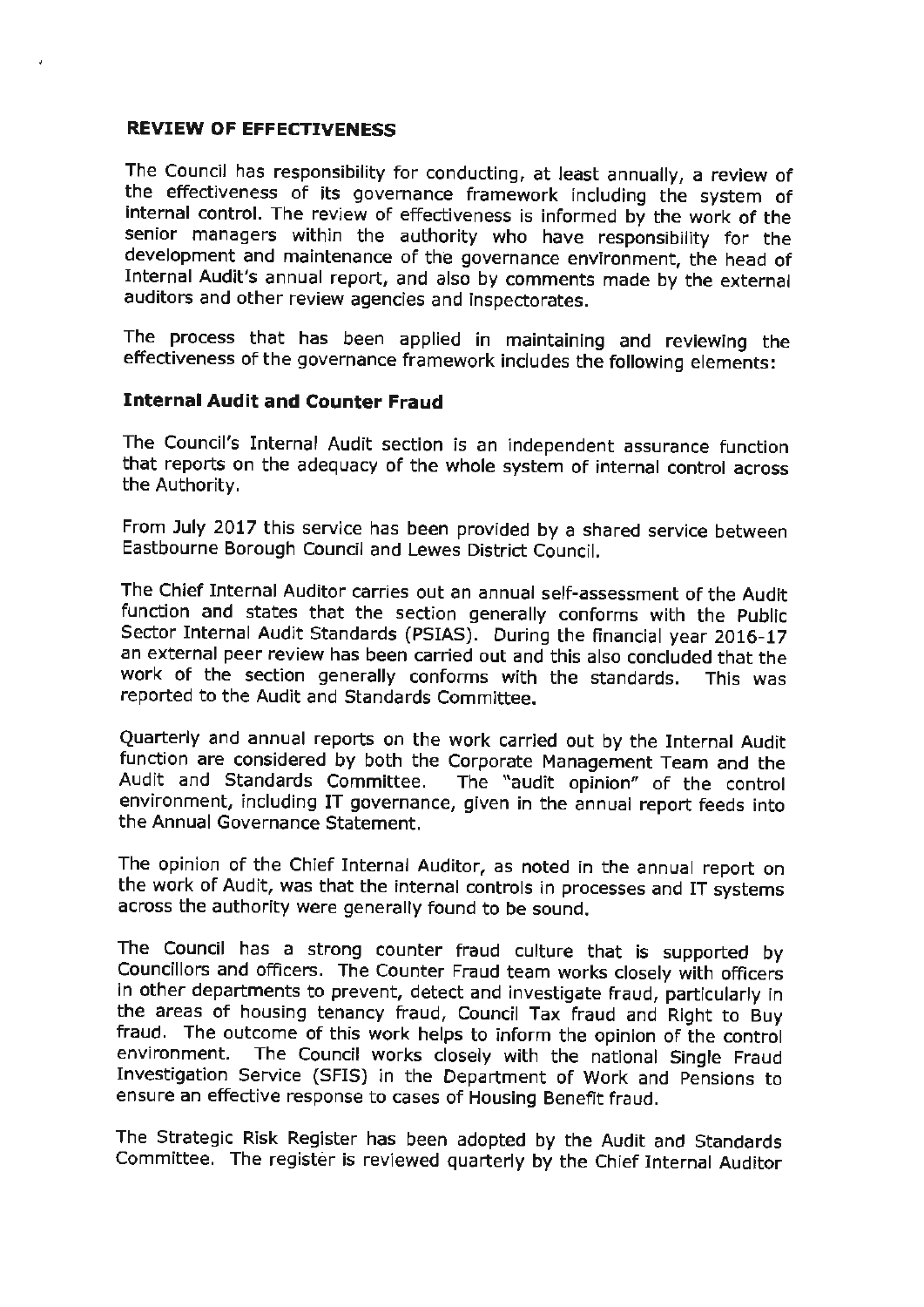and the Corporate Management Team and any changes are reported to the Audit and Standards Committee.

#### **Managing the Risk of Fraud and Corruption**

The Cipfa Code of Practice on Managing the Risk of Fraud and guidance suggests it is good practice to make a statement on the adequacy of an authority's counter fraud arrangements in the annual governance statement.

This code contains five principles:

- Acknowledge responsibility
- Identify risks
- Develop a strategy
- Provide resources
- Take action

The Chief Internal Auditor is satisfied that the Council meets these principles by having a Counter-Fraud and Audit team who review risks across the authority and direct their work as appropriate. It is therefore considered that the organisation has adopted a response that is appropriate for its fraud and corruption risks and commits to maintain its vigilance to tackle fraud and uphold its zero tolerance.

#### **Corporate Management Team**

The roles of this team are to provide strategic management and planning, oversee priority and budget setting, service planning and performance management. The team provides organisational leadership, engages with Cabinet on strategic issues/direction and, in partnership with members, develops relationships with key stakeholders.

Individual members of the team are responsible for the performance of their relevant department/service area, progress of their relevant portfolio themes and liaison with portfolio holding members.

The Corporate Management Team gives consideration to the Internal Audit Plan, Strategic Risk Register and Annual Governance Statement.

Consideration was given by the Corporate Management Team to any significant non-delivery of strategic objectives, potential exposure to loss through fraud, corruption or error and litigation through non-compliance. No instances were identified as significant governance issues.

#### **Audit and Standards Committee**

The Audit and Standards Committee is responsible, amongst other things, to carry out independent scrutiny and examination of the Council's financial and non-financial processes, procedures and practices to the extent that they affect the Council's control environment and exposure to risk. This is with a view to providing assurance on the adequacy and effectiveness of internal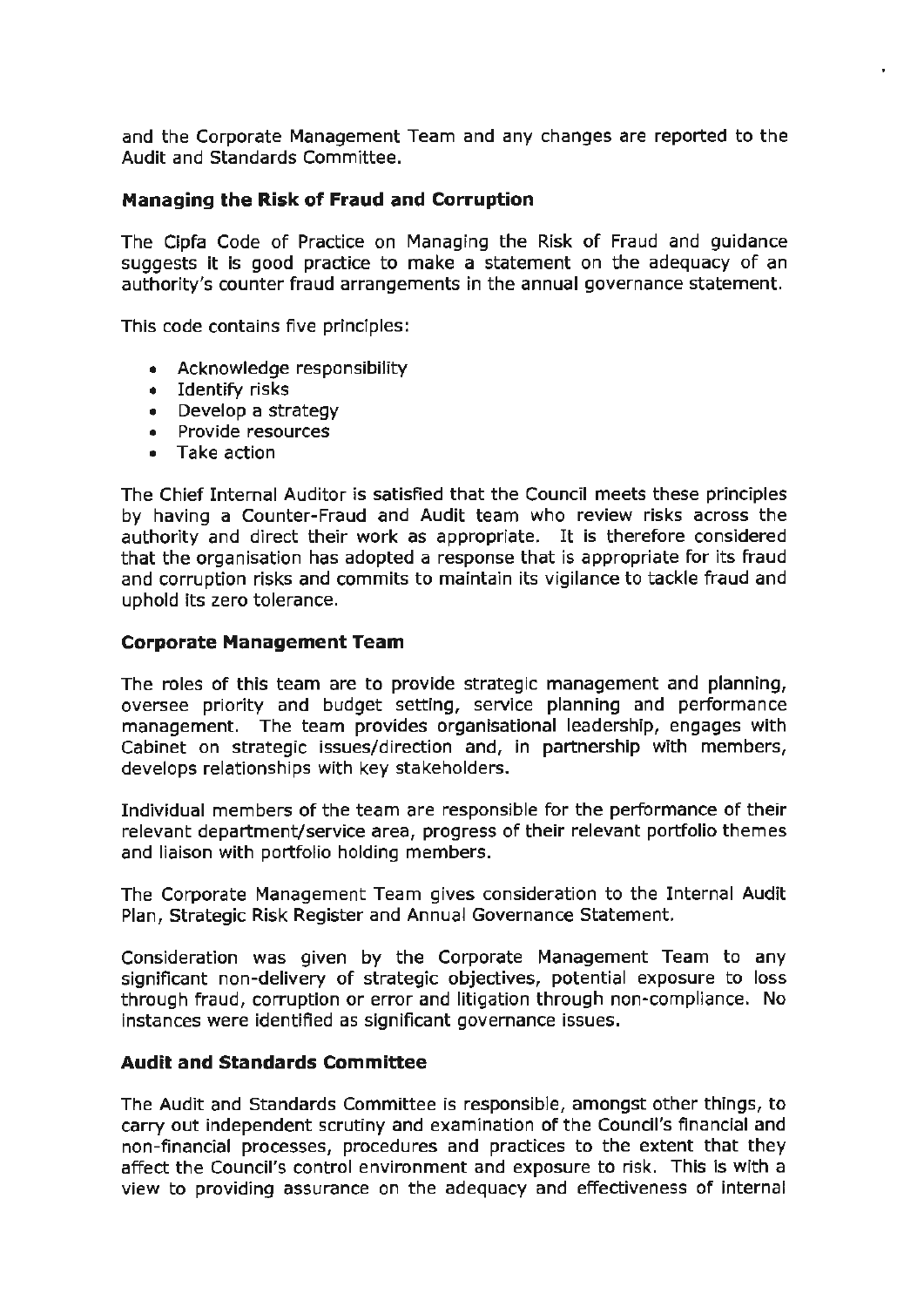controls, risk, financial and performance management, fraud detection and prevention and the work of Internal Audit.

The Audit and Standards Committee reviews reports submitted by the Chief Internal Auditor including the Annual Governance Statement, Internal Audit provision, all internal audits and the Strategic **Risk** Register. It also considers the annual financial statements including the Annual Governance Statement in July.

## **Scrutiny Committee**

The Scrutiny Committee meets to review the delivery of services as a result of previous council decisions, the performance of existing policies and strategies, the submission of performance indicators and recommend appropriate courses of action to the Council or Cabinet.

The Scrutiny Committee reviews the delivery of services and performance and supports the work of the Cabinet and the Council as a whole. It allows Councillors outside the Cabinet and members of the public to have a greater say in Council matters by investigating issues of local concern. It also acts as the Council's Crime and Disorder Committee to look at the formulation and implementation of the Crime and Disorder strategies.

#### **Cabinet**

The Cabinet appoints the Leader who appoints members of the Cabinet. The Cabinet currently has eight Councillors and meets seven times in the municipal year. Each member of the Cabinet has a portfolio for which they are responsible.

Cabinet can consider the External Auditor's Annual Audit and Inspection Letter and other commissioned reports. It also sponsors and recommends the adoption of the accounts.

#### **Managers' Assurance Statements**

One of the sources of assurance for the Annual Governance Statement should come from Senior Managers responsible for the operation, management and monitoring of controls within their area of responsibility. The Managers' Assurance Statement is intended to collect this assurance by covering operational, project and partnership responsibilities as well as the Bribery Act, Safeguarding, RIPA and frauds over £10k. The senior manager can highlight concerns and the necessary actions required to improve governance. Assurance statements are sent out to Directors and Assistant Directors and Heads of Service. Once completed their contents are used to inform the governance statement.

Completed Managers' Assurance Statements were returned from Directors, Assistant Directors and Heads of Service. Many statements contained minor concerns around the impact of the Joint Transformation Programme. These included: aligning policies, training staff, resource issues, developing new teams and building a joint culture.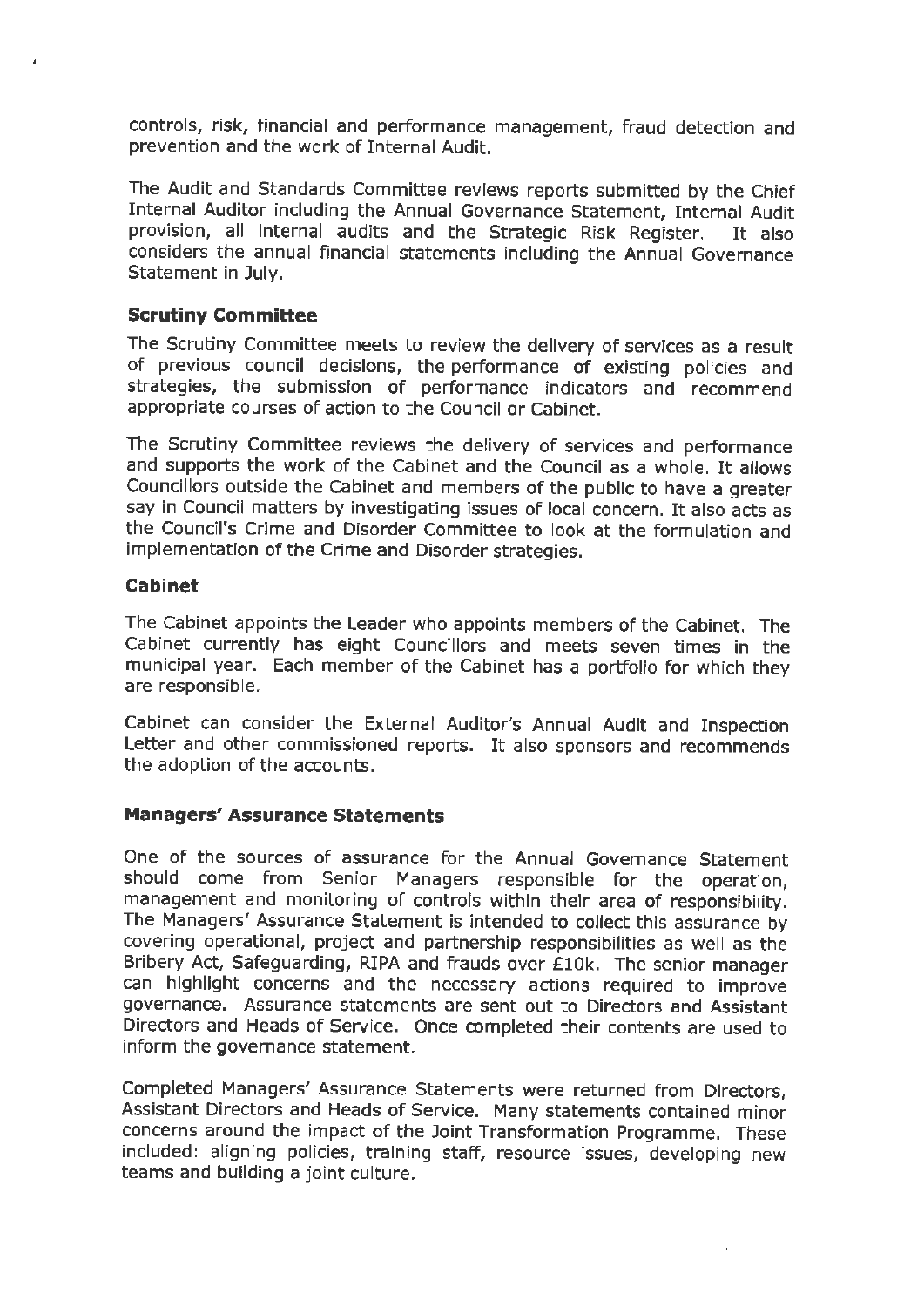The Corporate Management Team was asked to consider whether any of these individual issues or the Joint Transformation Programme as a whole should be noted as a significant governance issue or just noted in the body of the Annual Governance Statement.

During the financial year the Council continued with its Joint Transformation Programme. However, it was reaching its conclusion at the year end. This programme was intended to create a more flexible, customer focussed and cost effective way of delivering services across Eastbourne Borough Council and Lewes District Councils. The inherent risks of the programme were recognised throughout and every effort made to mitigate these risks. Now that the programme is reaching its conclusion a review of outcomes is being undertaken. A Supporting Change Steering Group has also been set up to support services going forward giving an overview to all projects and new systems with a view to understanding costs, benefits, impacts and resources. It was therefore agreed that this should appear in the body of the Annual Governance Statement but not as a separate significant governance issue.

Asset Management issues were also raised in the Managers' Assurance Statements returned. The Corporate Management Team agreed that an external review had been commissioned that had resulted in a detailed report on the current condition and future of some assets. This report is being reviewed to consider future options.

#### **External Reviews**

The external auditor's Annual Audit Letter and other commissioned audit reports are presented to, and considered by, the Audit and Standards Committee.

Reviews carried out by external agencies, e.g. **APP;** Benefit Performance Review; RIPA inspection, which impact on the governance framework are taken into consideration when preparing the Annual Governance Statement.